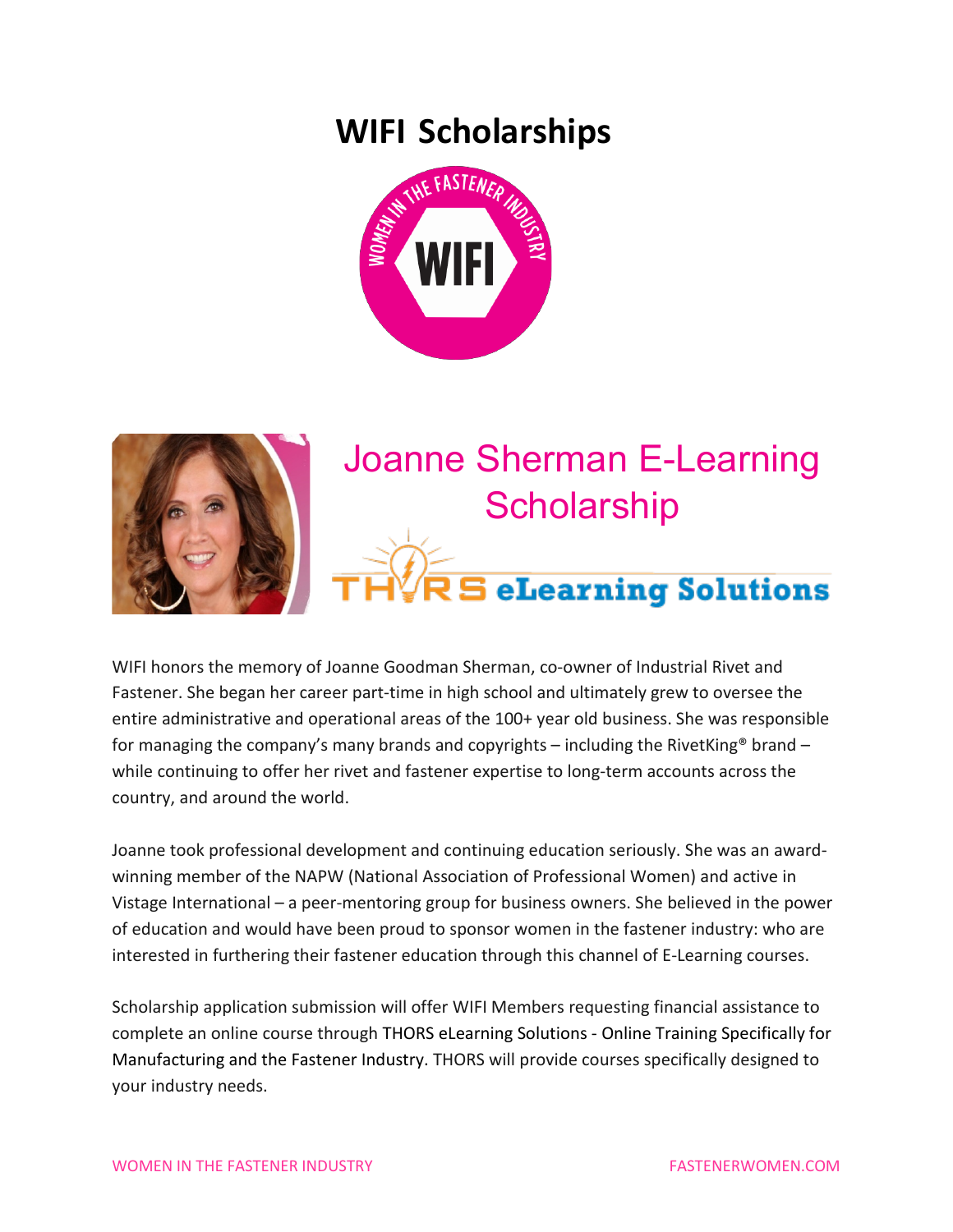

# Ann Bisgyer Wolz **Scholarship**



WIFI honors the memory of Ann Bisgyer Wolz, co-publisher of Fastener Industry News. She first worked in the fastener industry during high school for her stepfather, Eric Cohn, at Allied International. She later entered the trade show industry in New York City and returned to fasteners when she and spouse John Wolz acquired Fastener Industry News in 1994 where they shared co-publisher titles.

Scholarship application submission will offer WIFI Members requesting financial assistance to attend the Fastener Training Institute. Class fees will be covered for the Certified Fastener Specialist course, or any other class of equal or lesser value.



### Edith Cameron **Scholarship** INTERNATIONAL FASTENER **EXPO 2020**

WIFI honors the memory of Edith Cameron, a pioneer in the fastener industry for 55 years. She was as devoted to her career in the industry as she was to her family and friends. She was a trailblazer in the industry for many years, inducted into the Fastener Hall of Fame in 1993 and encouraged many women to excel in the fastener business.

Scholarship application submission will offer WIFI Members requesting financial assistance to attend the International Fastener Expo in Las Vegas. Travel, accommodations and entrance to the show will be provided. The recipient is required to participate in the WIFI event and the show booth.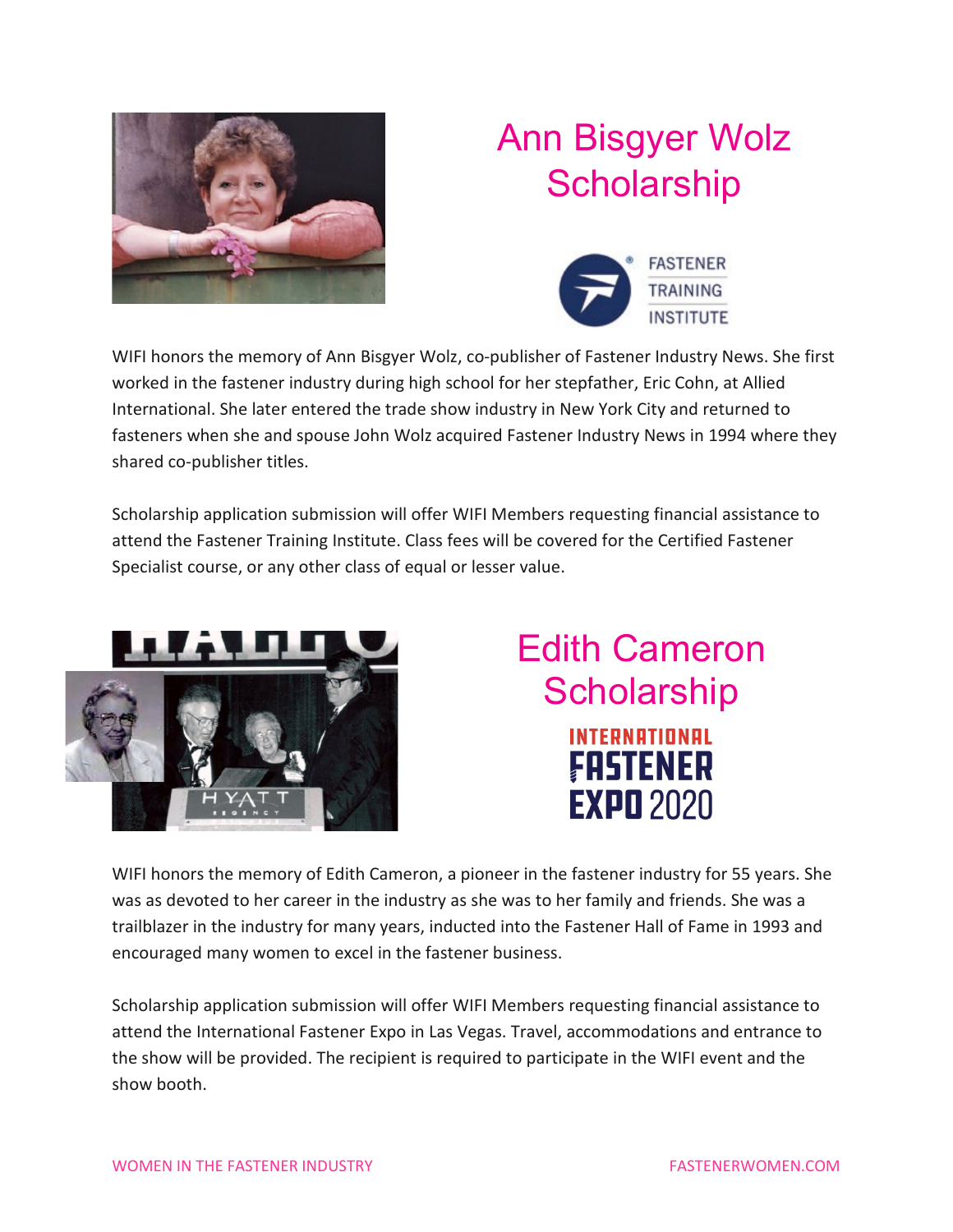

### Margaret Davis **Scholarship**



WIFI honors the memory of Margaret Davis of ISSCO, INC/BTM Manufacturing with a new scholarship for 2020, which Fastener Fair USA has graciously provided. Some of the best women have led the way for all women in the fastener industry and Margaret is one of these amazing ladies. Margaret started her career in the fastener industry at Kansas City Nut & Bolt back in the 1960's, where she also met her future husband, Joe L. Davis Jr. Together they started ISSCO, INC., a wholesale fastener distributor on April 1, 1974, where Margaret served as Secretary-Treasurer for over 26 years. She was certainly the matriarch of the family business, and truly enjoyed working with her husband and two sons, David and Jake Davis. As ISSCO begins to celebrate its 46<sup>th</sup> year in business, we know we would not be the company we are today without the leadership of Margaret.

Scholarship application submission will offer WIFI Members requesting financial assistance to attend Fastener Fair USA 2020 in Charlotte, NC. Travel, accommodations and entrance to the show will be provided. The recipient is required to work at the WIFI show booth.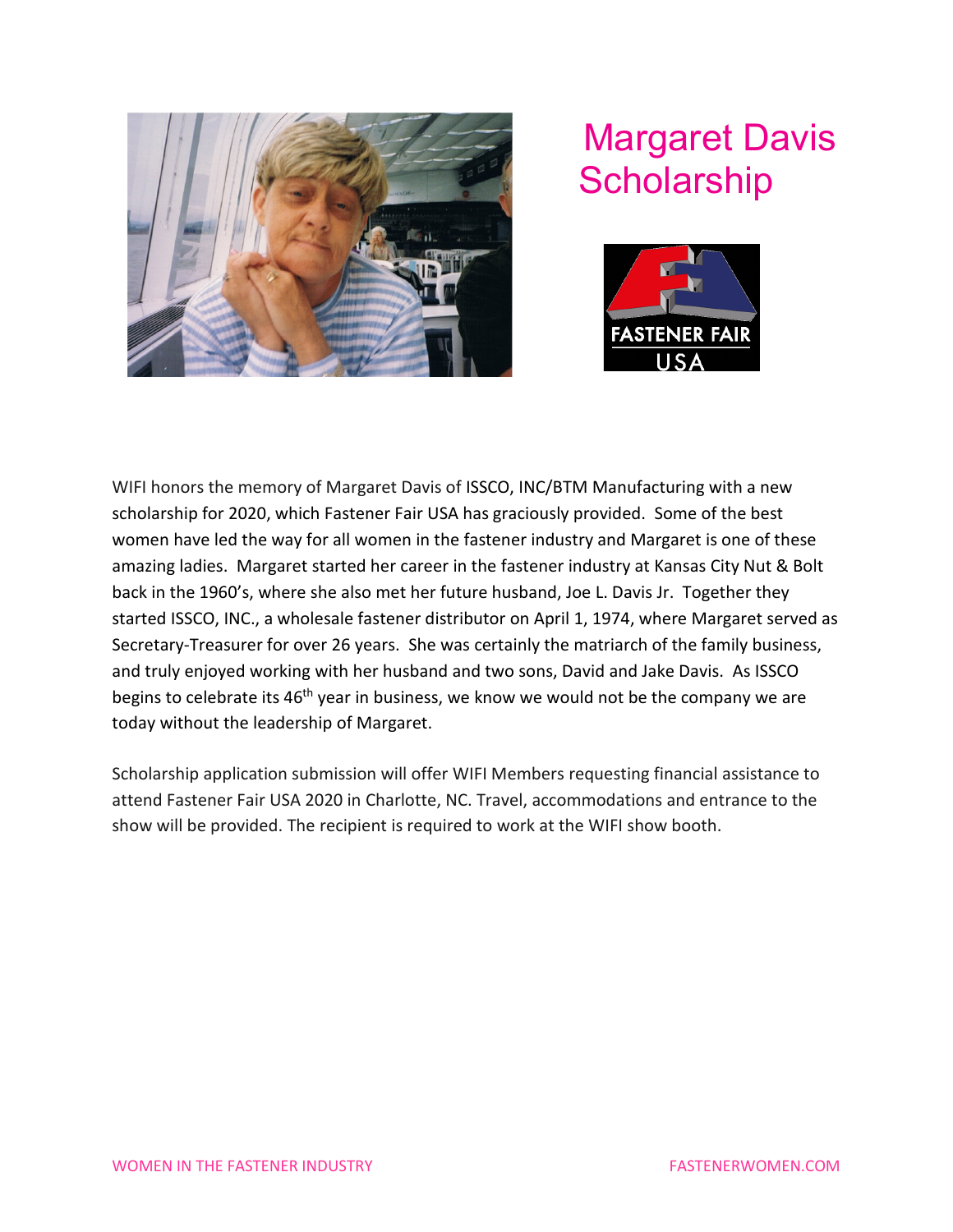

#### **WIFI SCHOLARSHIP APPLICATION PAGE 1**

| <b>Margaret Davis (Fastener Fair)</b><br>$\perp$ | <b>APPLICATION DEADLINE:</b>      | <b>April 1, 2020</b> |
|--------------------------------------------------|-----------------------------------|----------------------|
| <b>Joanne Goodman Sherman (THORS)</b>            | <b>APPLICATION DEADLINE:</b>      | May 15, 2020         |
| Ann Bisgyer Wolz (FTI)<br>$\Box$                 | <b>APPLICATION DEADLINE:</b>      | May 15, 2020         |
| <b>Edith Cameron (IFE)</b>                       | <b>APPLICATION DEADLINE:</b>      | <b>July 15, 2020</b> |
|                                                  |                                   |                      |
| <b>First Name</b>                                | <b>Last Name</b>                  |                      |
|                                                  |                                   |                      |
| Company                                          |                                   |                      |
| <b>Years Employed by Company</b>                 | <b>Years in Fastener Industry</b> |                      |
| <b>Company Address</b>                           |                                   |                      |
| City                                             | <b>State</b>                      | Zip                  |
| Phone                                            | Fax                               |                      |
|                                                  |                                   |                      |
| <b>E-Mail Address</b>                            |                                   |                      |

SCHOLARSHIP(S) APPLYING FOR (IN ORDER OF PREFERENCE IF MORE THAN ONE):

**Date and Name of Class/Event for Which You are Requesting Assistance**

**Please list expenses (type and estimated amount) you expect to incur by participating in this class (not applicable to Margaret Davis Scholarship):**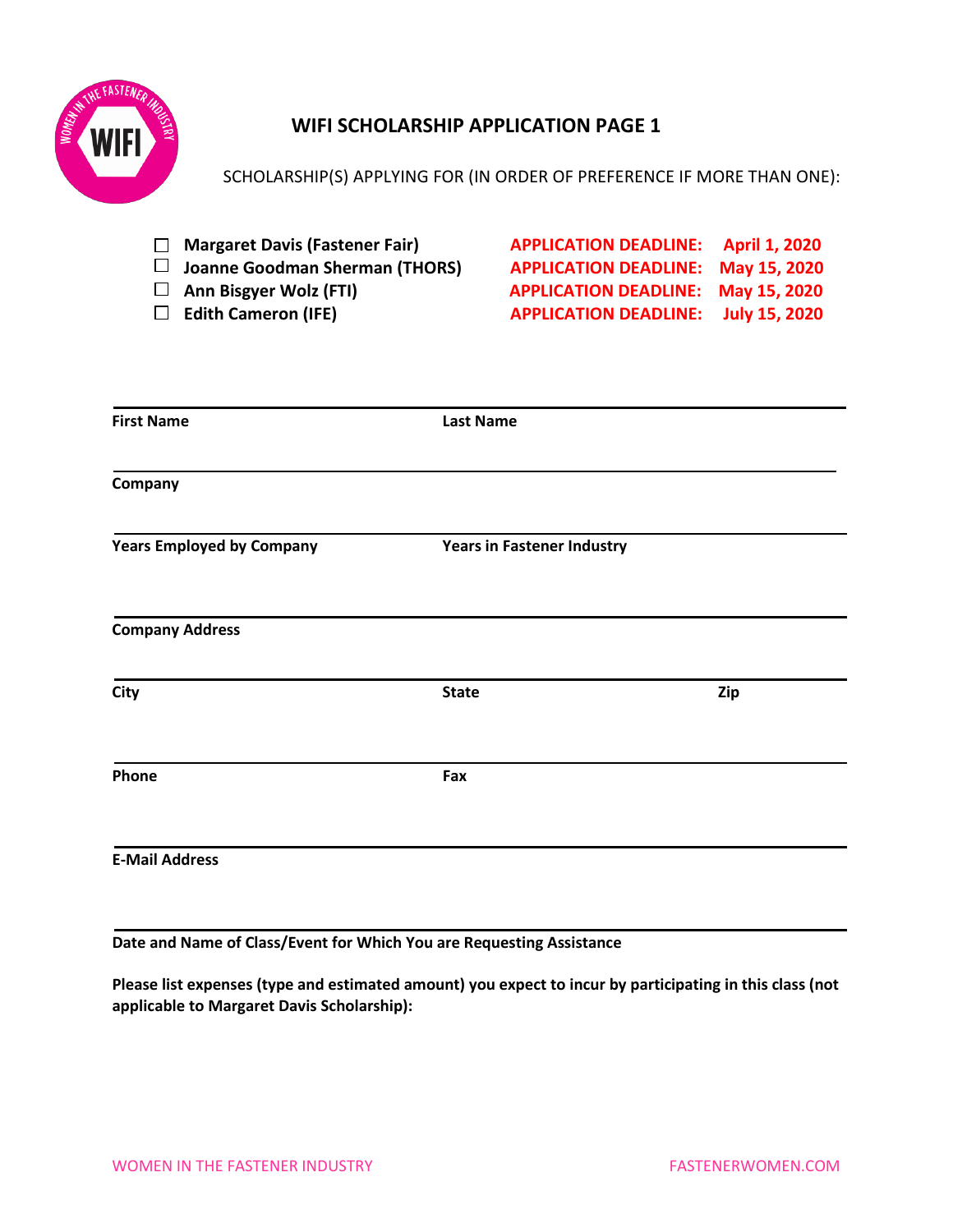

#### **WIFI SCHOLARSHIP APPLICATION PAGE 2**

#### **ESSAY**

\*\*\* Be sure to complete the essay or application will be disqualified\*\*

Please help us learn more about you by submitting a few paragraphs that include an introduction of yourself, your history in the fastener industry, and a brief explanation of why you feel that your participation in the event, for which you are requesting assistance, will enhance your career.